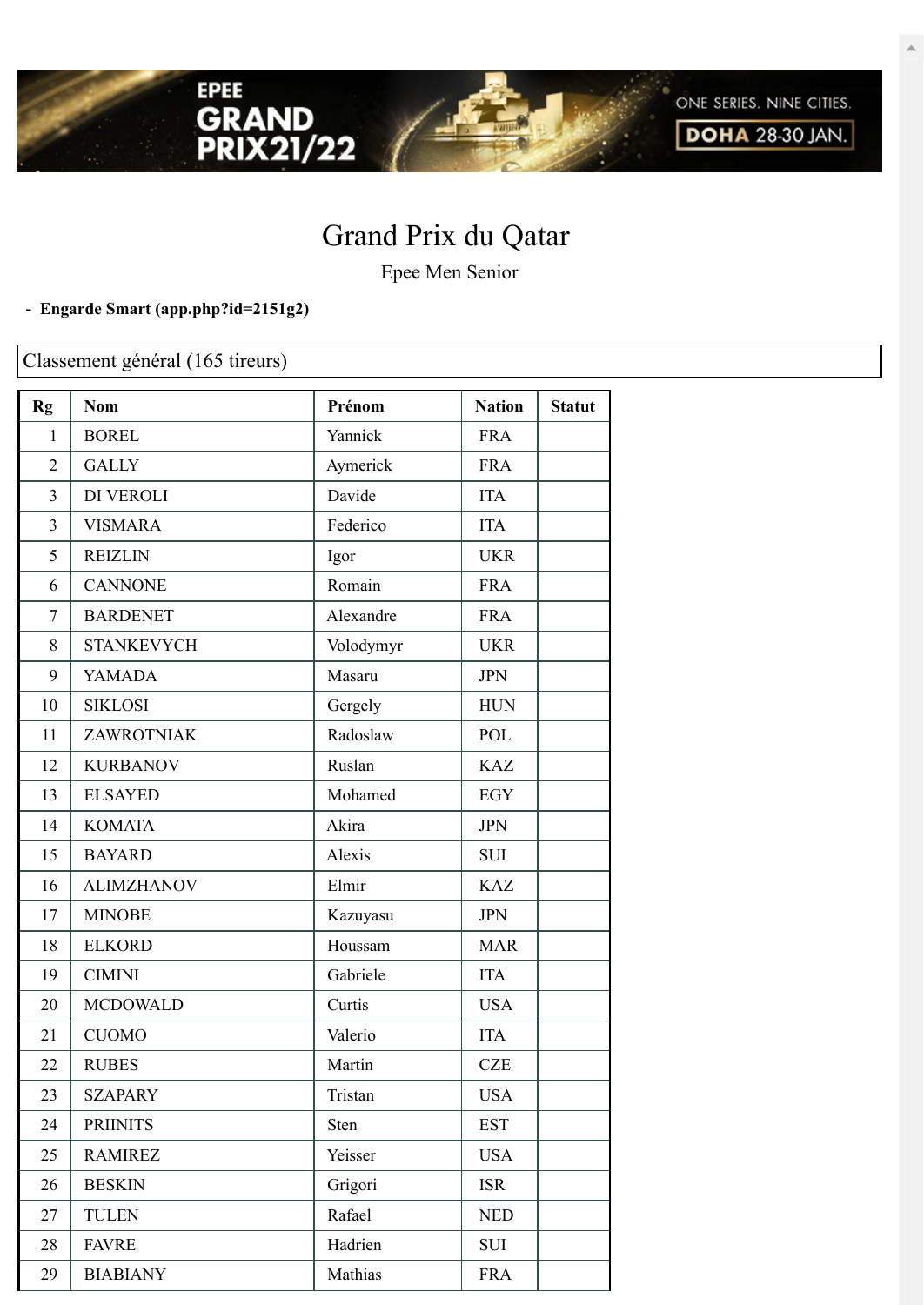| 30 | <b>FONG</b>           | Hoi Sun    | <b>HKG</b> |            |
|----|-----------------------|------------|------------|------------|
| 31 | <b>BELLMANN</b>       | Lukas      | <b>GER</b> |            |
| 32 | <b>TULEN</b>          | Tristan    | <b>NED</b> |            |
| 33 | <b>HEINZER</b>        | Max        | <b>SUI</b> |            |
| 34 | <b>GAROZZO</b>        | Enrico     | <b>ITA</b> |            |
| 35 | <b>KANO</b>           | Koki       | <b>JPN</b> |            |
| 36 | <b>BANYAI</b>         | Zsombor    | <b>HUN</b> |            |
| 37 | <b>MALCOTTI</b>       | Lucas      | SUI        |            |
| 38 | <b>BERAN</b>          | Jiri       | <b>CZE</b> |            |
| 38 | <b>SYCH</b>           | Yan        | <b>UKR</b> |            |
| 40 | <b>KOCH</b>           | Mate Tamas | <b>HUN</b> |            |
| 41 | <b>LOYOLA</b>         | Neisser    | <b>BEL</b> |            |
| 42 | <b>LUBIENIECKI</b>    | Wojciech   | POL        |            |
| 43 | <b>ANDRASFI</b>       | Tibor      | <b>HUN</b> |            |
| 44 | <b>JURKA</b>          | Jakub      | <b>CZE</b> |            |
| 45 | <b>ALLEGRE</b>        | Paul       | <b>FRA</b> |            |
| 45 | HO                    | Wai Hang   | <b>HKG</b> |            |
| 47 | <b>SVICHKAR</b>       | Roman      | <b>UKR</b> |            |
| 48 | <b>FOUGY</b>          | Nathan     | <b>FRA</b> | <b>DNF</b> |
| 49 | <b>BUZZACCHINO</b>    | Gianpaolo  | <b>ITA</b> |            |
| 50 | <b>HARPER</b>         | Ido        | <b>ISR</b> |            |
| 51 | <b>KANG</b>           | Jisu       | <b>KOR</b> |            |
| 52 | <b>FURUTA</b>         | Ikuo       | <b>JPN</b> |            |
| 53 | <b>CORRENTI</b>       | Baptiste   | <b>FRA</b> |            |
| 54 | <b>JOHNSTON</b>       | Calum      | <b>GBR</b> |            |
| 55 | <b>PEREIRA</b>        | Yulen      | <b>ESP</b> |            |
| 56 | TYMOSHCHENKO          | Pavlo      | <b>UKR</b> |            |
| 57 | <b>MAKIIENKO</b>      | Ievgen     | <b>UKR</b> |            |
| 58 | <b>HADZIC</b>         | Alen       | <b>USA</b> |            |
| 59 | <b>PAOLINI</b>        | Giacomo    | <b>ITA</b> |            |
| 60 | <b>HANSEN</b>         | Jonas      | <b>USA</b> |            |
| 61 | <b>LOPEZ POURTIER</b> | Nelson     | <b>FRA</b> |            |
| 62 | <b>STASZULONEK</b>    | Aleksander | POL        |            |
| 63 | <b>BOBROV</b>         | Ilian      | <b>EST</b> |            |
| 64 | <b>TYMOSHENKO</b>     | Ruslan     | <b>UKR</b> |            |
| 65 | <b>NOLLNER</b>        | Dylan      | <b>USA</b> |            |
| 66 | <b>LIM</b>            | Ho         | <b>KOR</b> |            |
| 67 | <b>FAVA</b>           | Alex       | <b>FRA</b> |            |
| 68 | <b>SERTAY</b>         | Yerlik     | <b>KAZ</b> |            |
| 69 | <b>GUNPUT</b>         | Satya      | <b>MRI</b> |            |
| 70 | NG                    | Ho Tin     | <b>HKG</b> |            |
| 71 | <b>HUSSON</b>         | Geoffroy   | <b>BEL</b> |            |
| 72 | <b>HASANOV</b>        | Ruslan     | <b>AZE</b> |            |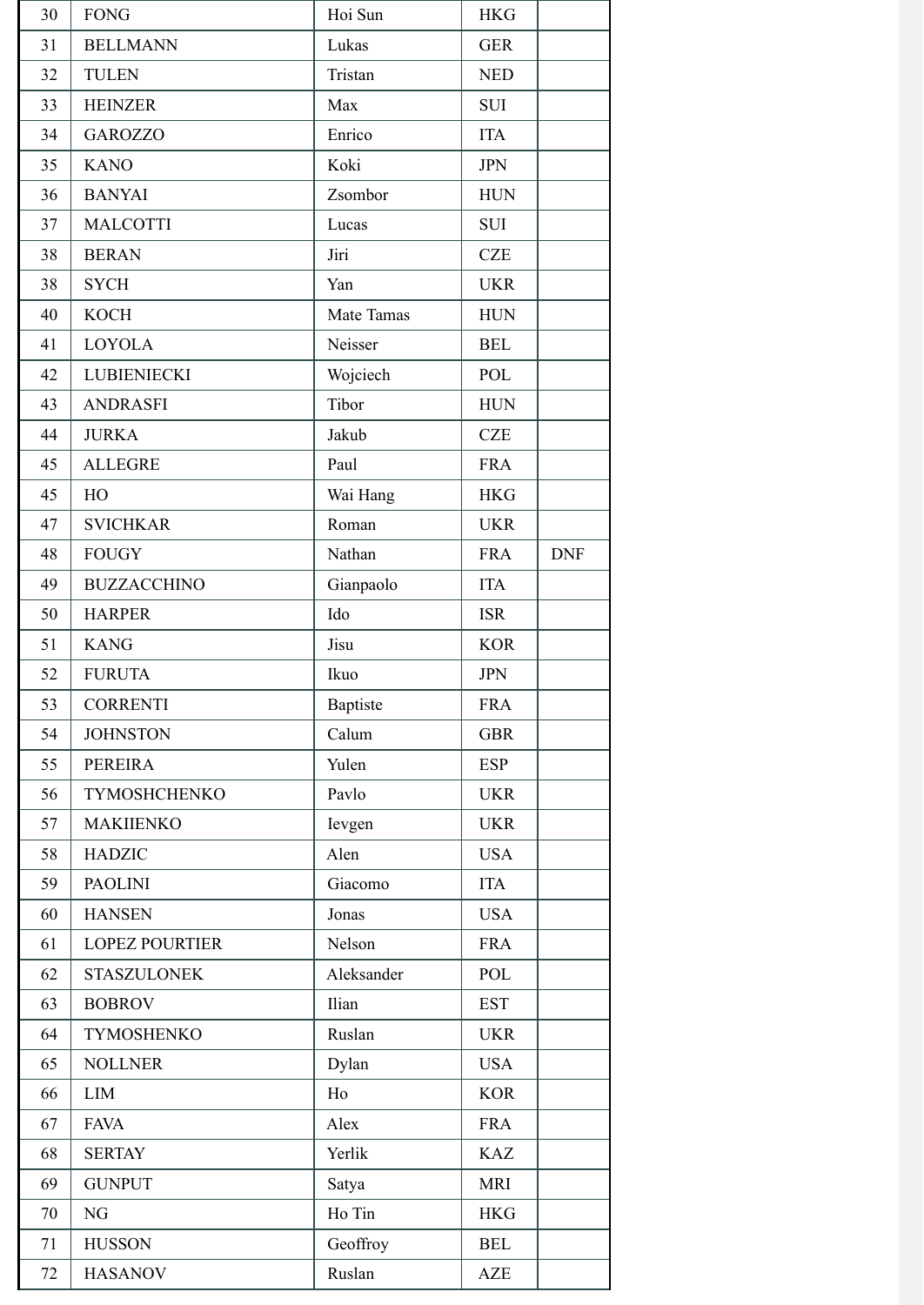| 73  | <b>FEROT</b>         | Francois Xavier | <b>BEL</b> |
|-----|----------------------|-----------------|------------|
| 74  | <b>TAGLIARIOL</b>    | Matteo          | <b>ITA</b> |
| 75  | <b>NIGGELER</b>      | Michele         | <b>SUI</b> |
| 76  | <b>KONGSTAD</b>      | Conrad Seibaek  | <b>DEN</b> |
| 77  | <b>BRINKMANN</b>     | Marco           | <b>GER</b> |
| 78  | <b>BODOCZI</b>       | Nikolaus        | <b>GER</b> |
| 79  | <b>ANTKIEWICZ</b>    | Mateusz         | POL        |
| 80  | <b>BAKOS</b>         | <b>Balint</b>   | <b>HUN</b> |
| 81  | <b>NAGY</b>          | David           | <b>HUN</b> |
| 82  | <b>MASUDA</b>        | Yohito          | <b>JPN</b> |
| 83  | <b>RODNEY</b>        | Adam            | <b>USA</b> |
| 84  | <b>MARSH</b>         | Philip          | <b>GBR</b> |
| 85  | NG                   | Ting Hin        | <b>HKG</b> |
| 86  | <b>GIANNOTTE</b>     | Flavio          | <b>LUX</b> |
| 87  | <b>ALSHATTI</b>      | Abdulaziz       | <b>KUW</b> |
| 88  | SANCHEZ-LETHEM       | Paul James      | <b>GBR</b> |
| 89  | <b>CAPEK</b>         | Martin          | <b>CZE</b> |
| 90  | <b>HOUSIEAUX</b>     | Marc            | <b>BEL</b> |
| 90  | <b>TARANENKO</b>     | Yuriy           | <b>UKR</b> |
| 92  | <b>KNUDSEN</b>       | Kenneth         | <b>DEN</b> |
| 93  | <b>VUORINEN</b>      | Niko            | <b>FIN</b> |
| 94  | <b>ENGLISH</b>       | Alexander       | <b>AUS</b> |
| 95  | <b>FUHRIMANN</b>     | Jonathan        | <b>SUI</b> |
| 96  | SVYSTIL              | Vitaliy         | UKR        |
| 97  | <b>AL ZAROONI</b>    | Khalifa         | <b>UAE</b> |
| 97  | <b>PONCIN</b>        | Nicolas         | <b>BEL</b> |
| 99  | <b>COOPER</b>        | Matthew         | <b>GBR</b> |
| 100 | <b>MURAYAMA</b>      | Kentaro         | <b>JPN</b> |
| 101 | <b>PAAVOLAINEN</b>   | Jaakko          | <b>FIN</b> |
| 102 | <b>HAURI</b>         | Ian             | <b>SUI</b> |
| 103 | <b>KULOZIK</b>       | Julian          | <b>GER</b> |
| 104 | <b>MULLER</b>        | Leonard         | <b>SUI</b> |
| 105 | RAJENDRAN SHANTHIMOL | Sherjin         | IND        |
| 106 | <b>PALAZZI</b>       | Giuliano Franco | ARG        |
| 107 | <b>TEMIRYAEV</b>     | Alan            | <b>USA</b> |
| 108 | <b>CHINGAKHAM</b>    | Jetlee Singh    | <b>IND</b> |
| 109 | <b>ZHULINSKIY</b>    | Nikita          | <b>KAZ</b> |
| 110 | AL DAWOOD            | Zakaria         | <b>KSA</b> |
| 111 | <b>ABED</b>          | Faisal          | <b>KSA</b> |
| 112 | <b>PANDEY</b>        | Shankar         | <b>IND</b> |
| 113 | <b>HERZBERG</b>      | Fabian          | <b>GER</b> |
| 114 | <b>ALFUDARI</b>      | Hasan           | <b>KUW</b> |
| 115 | <b>CHOONG</b>        | Joseph          | <b>GBR</b> |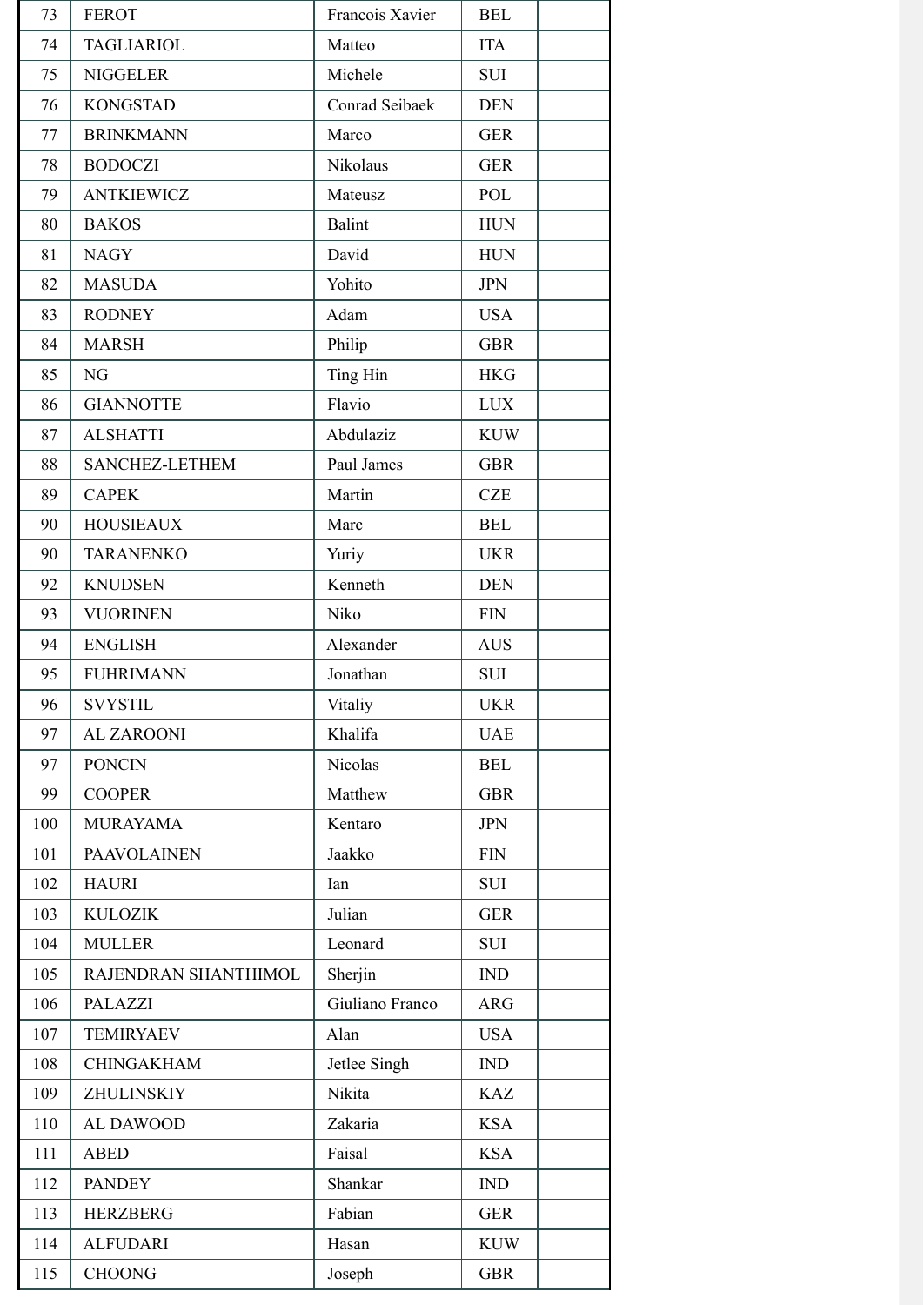| 115 | <b>WHITE</b>           | Sean                | <b>USA</b> |
|-----|------------------------|---------------------|------------|
| 117 | <b>JEONG</b>           | Seyun               | <b>KOR</b> |
| 117 | <b>SARRIO</b>          | Raul                | <b>ESP</b> |
| 119 | <b>METRAILLER</b>      | Clement             | <b>SUI</b> |
| 120 | <b>PAVLOV</b>          | Kiril               | <b>KAZ</b> |
| 121 | <b>PREZIOSI</b>        | Alessio             | <b>ITA</b> |
| 122 | <b>VALLOSIO</b>        | Andrea              | <b>ITA</b> |
| 123 | <b>AL-FADAAQ</b>       | Jaber               | QAT        |
| 124 | <b>SINGH</b>           | Udaivir             | IND        |
| 125 | <b>GAETANI</b>         | Giulio              | <b>ITA</b> |
| 126 | <b>KUMAR</b>           | Sunil               | IND        |
| 127 | <b>AL-DOORI</b>        | Alaa                | <b>IRQ</b> |
| 128 | <b>EAST</b>            | William             | <b>GBR</b> |
| 129 | <b>DUDHARE</b>         | Ajinkya Ashok       | IND        |
| 130 | <b>LIM</b>             | Kang Eun            | <b>KOR</b> |
| 131 | <b>LUGONES RUGGERI</b> | <b>Jesus Andres</b> | <b>ARG</b> |
| 132 | <b>GROVER</b>          | Elliott             | <b>GBR</b> |
| 133 | <b>WECKERLE</b>        | Tobias              | <b>GER</b> |
| 134 | <b>ALOMAIRI</b>        | Khalifah            | <b>KSA</b> |
| 135 | <b>MATSUMOTO</b>       | Ryu                 | <b>JPN</b> |
| 136 | <b>ASAMI</b>           | Seiya               | <b>JPN</b> |
| 137 | <b>YUMINAGA</b>        | Takayuki            | <b>JPN</b> |
| 138 | <b>SAFAROV</b>         | Farrukh             | <b>AZE</b> |
| 139 | <b>BITSCH</b>          | Peter               | <b>GER</b> |
| 140 | <b>ALMUTAIRI</b>       | Khalaf              | <b>KUW</b> |
| 141 | <b>KOSHMAN</b>         | Nikita              | <b>UKR</b> |
| 141 | <b>NONGTHOMBAM</b>     | Santosh Singh       | IND        |
| 143 | <b>ABBAS</b>           | Mohsin              | <b>IRQ</b> |
| 144 | <b>ALHUSSAIN</b>       | Ahmad Abbas I.      | <b>KSA</b> |
| 144 | <b>ANDREWS</b>         | Benjamin            | <b>GBR</b> |
| 146 | <b>HANINA</b>          | Saar                | <b>ISR</b> |
| 147 | <b>EL HAOUARI</b>      | Abdelkarim          | <b>MAR</b> |
| 148 | <b>ALBINALI</b>        | Abdullah            | <b>KSA</b> |
| 149 | LAI                    | Clarence Ka Tsun    | <b>HKG</b> |
| 150 | <b>ALDAWOOD</b>        | Jawad               | <b>KSA</b> |
| 151 | <b>PRINZ</b>           | Niklas              | <b>LUX</b> |
| 152 | <b>ROGER</b>           | Zacharie Herve      | <b>MAR</b> |
| 153 | <b>AL OULAN</b>        | Mohammed            | QAT        |
| 154 | AL HAZAA               | Mohammed            | QAT        |
| 155 | <b>DEGORCE</b>         | Aurelien            | <b>GBR</b> |
| 156 | <b>ZEITOUN</b>         | Nicholas            | <b>AUS</b> |
| 157 | <b>ABBAS</b>           | Yousif              | <b>KUW</b> |
| 158 | <b>SHUBHAM</b>         | Shubham             | IND        |